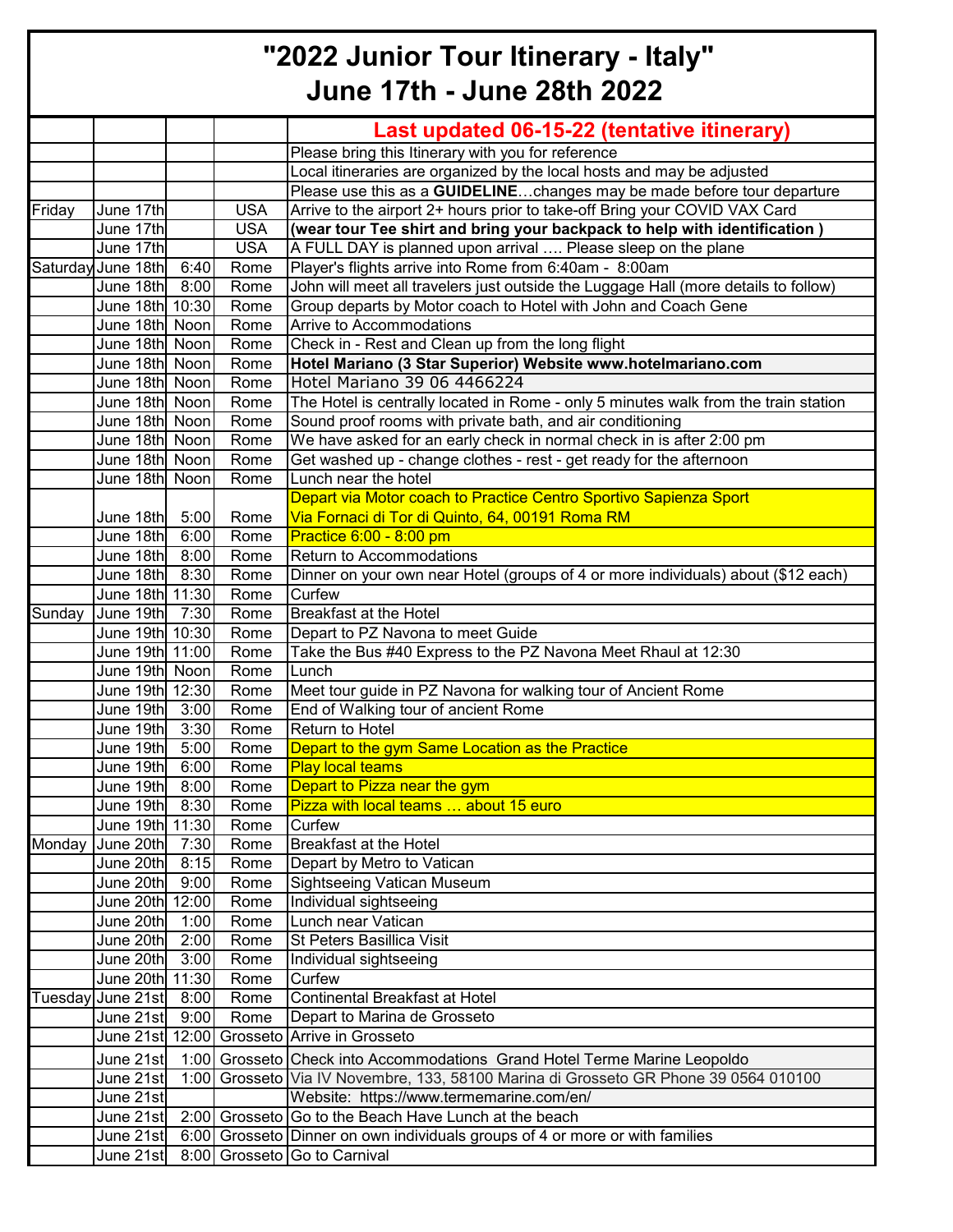|         |                                |      | June 21st 11:30 Grosseto Curfew |                                                                                         |
|---------|--------------------------------|------|---------------------------------|-----------------------------------------------------------------------------------------|
|         |                                |      |                                 | Wednesd June 22nd 8:00 Grosseto Breakfast at the Hotel                                  |
|         |                                |      |                                 | June 22nd _9:30  Grosseto <mark>IGo to the Beach Volleyball training 10am - Noon</mark> |
|         |                                |      |                                 | June 22nd 10:00  Grosseto <mark> Daily Schedule TBA by our Local Host Club</mark>       |
|         |                                |      |                                 | June 22nd _5:00  Grosseto <mark>Indoor Matches various teams late afternoon</mark>      |
|         |                                |      |                                 | June 22nd _7:00  Grosseto <mark>Indoor Matches various teams late afternoon</mark>      |
|         |                                |      |                                 | June 22nd 9:00 Grosseto Dinner and Free Evening                                         |
|         |                                |      |                                 | June 22nd 9:30 Grosseto Walk to Carnival 2 blocks from hotel                            |
|         |                                |      | June 22nd 11:30 Grosseto Curfew |                                                                                         |
|         |                                |      |                                 | Thursday June 23rd 8:00 Grosseto Breakfast near the Hotel                               |
|         |                                |      |                                 | June 23rd 9:30 Grosseto Go to the Beach Beach Volleyball tournament 10am - 2pm          |
|         |                                |      |                                 | June 23rd 10:00 Grosseto Daily Schedule TBA by our Local Host Club                      |
|         |                                |      |                                 | June 23rd 8:00 Grosseto Dinner and Free Evening                                         |
|         |                                |      |                                 | June 23rd 9:00 Grosseto Walk to Carnival 2 blocks from hotel                            |
|         |                                |      | June 23rd 11:30 Grosseto Curfew |                                                                                         |
| Friday  |                                |      |                                 | June 24th 8:00 Grosseto Breakfast at Hotel                                              |
|         | June 24th 9:00                 |      | Pisa                            | Depart by Motor coach to Pisa / Florence                                                |
|         | June 24th 11:00                |      | Pisa                            | Arrive to Pisa lunch in Pisa about \$15 each                                            |
|         | June 24th                      | 1:30 | Pisa                            | Depart Pisa for Florence                                                                |
|         |                                |      |                                 | June 24th 3:00 Florence Arrive to Florence                                              |
|         |                                |      |                                 | June 24th 3:00 Florence Check into Accommodations                                       |
|         |                                |      |                                 | June 24th 3:00 Florence Florence - Club Hotel 39-055-217707                             |
|         | June 24th                      |      |                                 | Website http://www.hotelclubflorence.com/                                               |
|         |                                |      |                                 | June 24th 5:00 Florence Orientation walking tour                                        |
|         |                                |      |                                 | June 24th 8:00 Florence Dinner on own individuals groups of 4 or more or with families  |
|         |                                |      | June 24th 11:30 Florence Curfew |                                                                                         |
|         |                                |      |                                 | Saturday June 25th 8:00 Florence Breakfast at Hotel                                     |
|         |                                |      |                                 | June 25th 9:30 Florence City Sightseeing Tour of Florence                               |
|         |                                |      |                                 | June 25th 2:00 Florence End of Sightseeing tour                                         |
|         |                                |      |                                 | June 25th 2:45 Florence walk to train Station meet group                                |
|         |                                |      |                                 |                                                                                         |
|         |                                |      |                                 |                                                                                         |
|         |                                |      |                                 | June 25th 3:20 Florence <b>Group departs Florence by Train</b>                          |
|         |                                |      |                                 | June 25th 3:20 Florence Firenze S.M.N. Dep 3:20 pm Arrive 5:35pm                        |
|         | June 25th                      |      |                                 | 3:20 Florence Car 8 / Seats 13 through 49                                               |
|         |                                |      |                                 | June 25th 3:20 Venice You may want to pick up some snacks before the train ride         |
|         | June 25th                      |      | 5:35 Venice                     | Arrive to Venice                                                                        |
|         | June 25th                      |      | 5:35 Venice                     | Arrive in Venice / 10 min Walk to Group Hotel Calderan 39 041 715562                    |
|         | June 25th 5:35 Venice          |      |                                 | Website http://www.hotelsangeremia.com/?lang=en                                         |
|         | June 25th                      | 5:35 | Venice                          | Upgrade Hotel Amadeus https://www.hotelamadeusvenice.it/                                |
|         | June 25th                      | 7:30 | Venice                          | Walking Orientation Tour to St Marko Square                                             |
|         | June 25th                      | 8:30 | Venice                          | Free time for sightseeing and return to Accommodations                                  |
|         | June 25th                      | 8:30 | Venice                          | Dinner on own individuals groups of 4 or more or with families                          |
|         | June 25th 11:30                |      | Venice                          | Curfew                                                                                  |
| Sunday  | June 26th                      | 7:30 | Venice                          | <b>Breakfast near the Hotel</b>                                                         |
|         | June 26th                      | 8:30 | Venice                          | <b>Walk to St Marko Square</b>                                                          |
|         | June 26th                      | 9:30 | Venice                          | Boat Sightseeing Tour of the Lagoon                                                     |
|         | June 26th                      | 2:30 | Venice                          | <b>Boat Sightseeing Tour Ends</b>                                                       |
|         | June 26th                      | 2:30 | Venice                          | Free Time in Venice                                                                     |
|         | June 26th                      | 4:30 | Venice                          | Depart Hotel to play in MESTRE Depart by Bus                                            |
|         | June 26th                      | 8:30 | Venice                          | <b>Return by Bus to Venice</b>                                                          |
|         | June 26th 11:30                |      | Venice                          | Curfew                                                                                  |
| Monday  | June 27th                      | 8:00 | Venice                          | <b>Breakfast at the Hotel</b>                                                           |
|         | June 27th                      | 9:00 | Venice                          | Independent Sighseeing and shopping                                                     |
|         | June 27th                      | 1:30 | Venice                          | COVID Testing for return trip to the USA                                                |
|         | June 27th                      | 5:00 | Venice                          | Depart Hotel to Train Station to meet our team and play in VENICE                       |
|         | June 27th                      | 8:30 | Venice                          | <b>Return to Hotel</b>                                                                  |
|         | June $27th$ 9:00               |      | Venice                          | Group meeting at Hotel Calderan/receive departure instructions for next morning         |
|         | June 27th 11:30                |      | Venice                          | Curfew                                                                                  |
| Tuesday | June 28th various<br>June 28th |      | Venice<br>Venice                | Depart to Airport via Airport Bus<br>All flights depart Venice to USA                   |